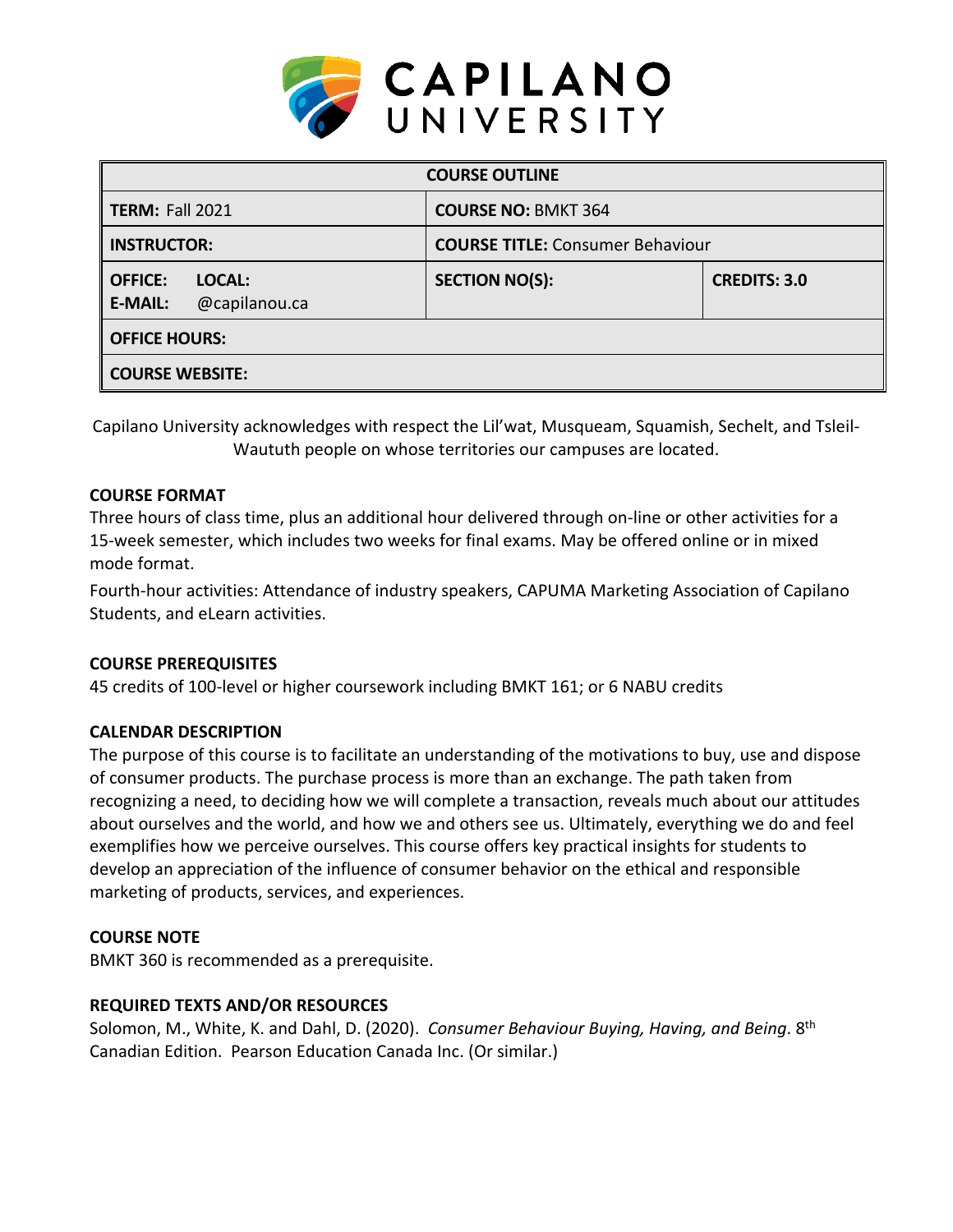# **COURSE STUDENT LEARNING OUTCOMES**

# **On successful completion of this course, students will be able to do the following:**

- Explain and use the concepts, key terminology and definitions used in the study of consumer behaviour.
- Apply the processes of consumer choice, decisions, consumption, determinants, influences, and implications for marketing strategy.
- Apply consumer behaviour concepts to marketing problems to develop strong, profitable, ethical marketing strategies that involve responsible consumption, sustainable development and social responsibility concerns.
- Develop a project that demonstrates both working knowledge and analytical skills in assessing the consumer decision-making process.

# **COURSE CONTENT**

| Week         | <b>Topic</b>                                    |  |  |
|--------------|-------------------------------------------------|--|--|
| $\mathbf{1}$ | Overview of Course                              |  |  |
|              | An Introduction to Consumer Behaviour           |  |  |
| 2            | Perception                                      |  |  |
| 3            | Learning and Memory                             |  |  |
| 4            | <b>Motivation and Affect</b>                    |  |  |
| 5            | The Self                                        |  |  |
| 6            | Personalities, Lifestyles and Values            |  |  |
| 7            | <b>Individual Decision Making</b>               |  |  |
| 8            | <b>Buying and Disposing</b>                     |  |  |
| 9            | Group Influence and Social Media                |  |  |
| 10           | Income, Social Class and Family Structure       |  |  |
| 11           | Subcultures                                     |  |  |
| 12           | The Creation and Diffusion of Culture           |  |  |
| 13           | Final Group Project and Individual Presentation |  |  |
| 14-15        | Final Exam Period                               |  |  |

Note: Timing of topics and exams may change at the discretion of the instructor.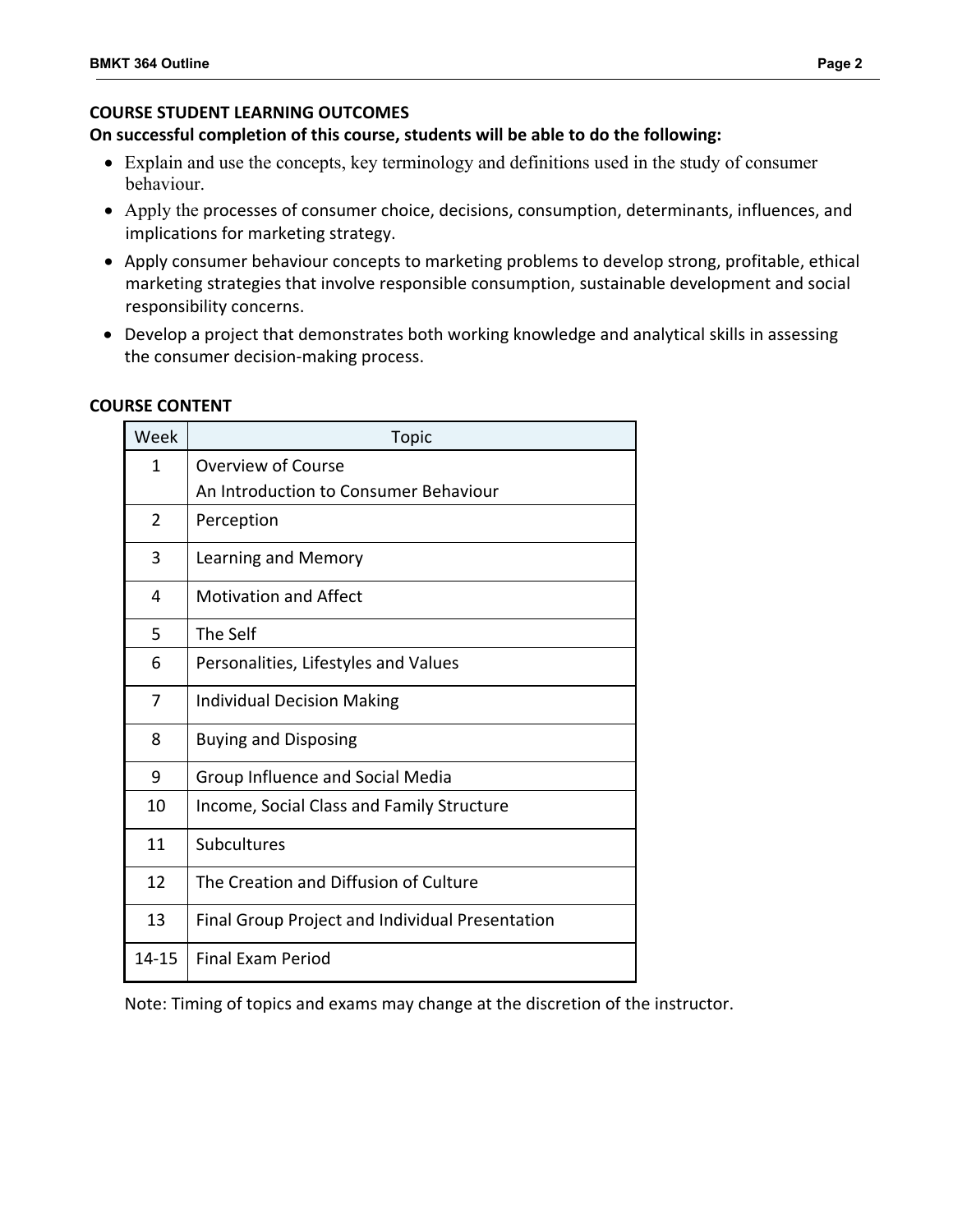# **EVALUATION PROFILE**

| <b>Assessment</b>            | % of Final Grade |
|------------------------------|------------------|
| Assignments                  | 20%              |
| Progressive exams (3 x 15%)  | 45%              |
| Final Project & Presentation | 35%              |
| <b>Total</b>                 | 100%             |

### **GRADING PROFILE**

|  |                                           | $A+ = 90-100$ $B+ = 77-79$ $C+ = 67-69$ $D = 50-59$ |  |
|--|-------------------------------------------|-----------------------------------------------------|--|
|  |                                           | $ A = 85-89$ $ B = 73-76$ $ C = 63-66$ $ F = 0-49$  |  |
|  | $ A- = 80-84$ $ B- = 70-72$ $ C- = 60-62$ |                                                     |  |

#### **Incomplete Grades**

Grades of Incomplete "I" are assigned only in exceptional circumstances when a student requests extra time to complete their coursework. Such agreements are made only at the request of the student, who is responsible to determine from the instructor the outstanding requirements of the course.

### **Late Assignments**

Assignments are due at the beginning of the class on the due date listed. If you anticipate handing in an assignment late, please consult with your instructor beforehand.

### **Missed Exams/Quizzes/Labs etc.**

Make-up exams, quizzes and/or tests are given at the discretion of the instructor. They are generally given only in medical emergencies or severe personal crises. Some missed labs or other activities may not be able to be accommodated. Please consult with your instructor.

### **Attendance**

Students are expected to attend all classes and associated activities.

#### **English Usage**

Students are expected to proofread all written work for any grammatical, spelling and stylistic errors. Instructors may deduct marks for incorrect grammar and spelling in written assignments.

#### **Electronic Devices**

Students may use electronic devices during class for note-taking only.

#### **On-line Communication**

Outside of the classroom, instructors will (if necessary) communicate with students using either their official Capilano University email or eLearn; please check both regularly. Official communication between Capilano University and students is delivered to students' Capilano University email addresses only.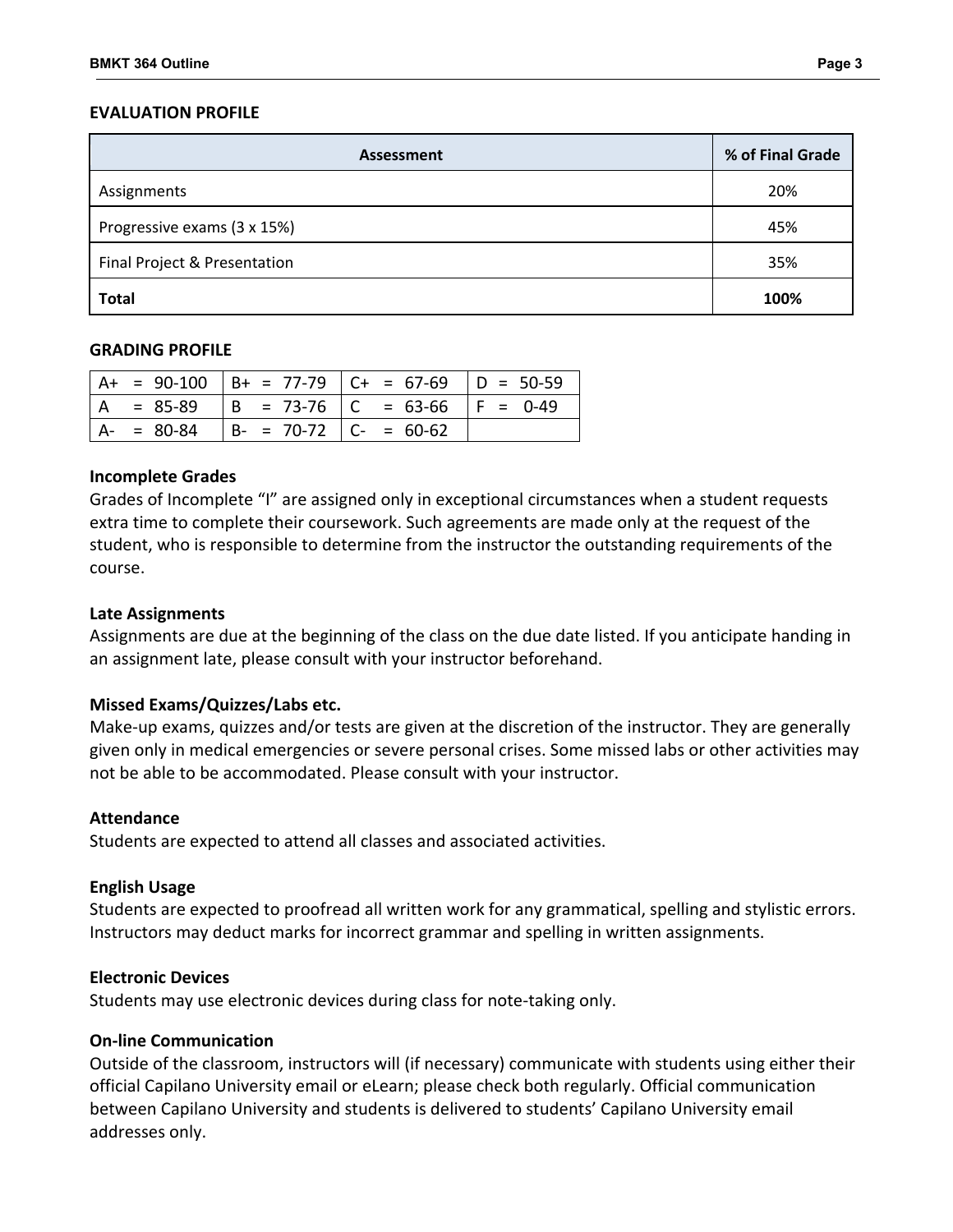## **UNIVERSITY OPERATIONAL DETAILS**

### **Tools for Success**

Many services are available to support student success for Capilano University students. A central navigation point for all services can be found at:<https://www.capilanou.ca/student-life/>

## **Capilano University Security: download the [CapU Mobile Safety App](https://www.capilanou.ca/student-life/support--wellness/safety--security/capu-safe-app/)**

## **Policy Statement (S2009-06)**

Capilano University has policies on Academic Appeals (including appeal of final grade), Student Conduct, Academic Integrity, Academic Probation and other educational issues. These and other policies are available on the University website.

## **Academic Integrity (S2017-05)**

Any instance of academic dishonesty or breach of the standards of academic integrity is serious and students will be held accountable for their actions, whether acting alone or in a group. See policy and procedures S2017-05 Academic Integrity for more information: [https://www.capilanou.ca/about](https://www.capilanou.ca/about-capu/governance/policies/)[capu/governance/policies/](https://www.capilanou.ca/about-capu/governance/policies/)

Violations of academic integrity, including dishonesty in assignments, examinations, or other academic performances, are prohibited and will be handled in accordance with the Student Academic Integrity Procedures.

**Academic dishonesty** is any act that breaches one or more of the principles of academic integrity. Acts of academic dishonesty may include but are not limited to the following types:

**Cheating**: Using or providing unauthorized aids, assistance or materials while preparing or completing assessments, or when completing practical work (in clinical, practicum, or lab settings), including but not limited to the following:

- Copying or attempting to copy the work of another during an assessment;
- Communicating work to another student during an examination;
- Using unauthorized aids, notes, or electronic devices or means during an examination;
- Unauthorized possession of an assessment or answer key; and/or,
- Submitting of a substantially similar assessment by two or more students, except in the case where such submission is specifically authorized by the instructor.

**Fraud**: Creation or use of falsified documents.

**Misuse or misrepresentation of sources**: Presenting source material in such a way as to distort its original purpose or implication(s); misattributing words, ideas, etc. to someone other than the original source; misrepresenting or manipulating research findings or data; and/or suppressing aspects of findings or data in order to present conclusions in a light other than the research, taken as a whole, would support.